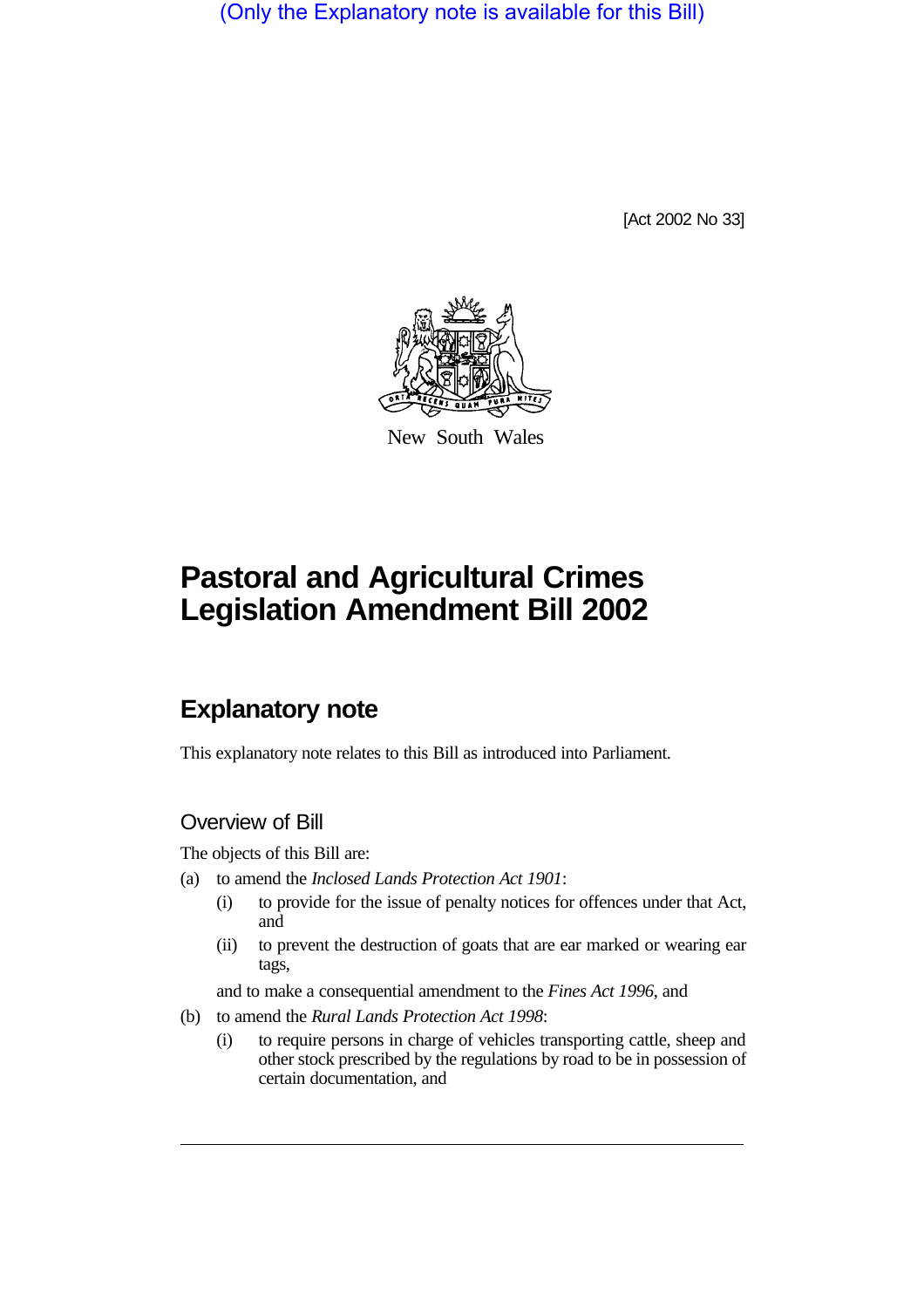Pastoral and Agricultural Crimes Legislation Amendment Bill 2002 [Act 2002 No 33]

Explanatory note

- (ii) to require persons responsible for such stock that are being transported by rail, water or air to be in possession of certain documentation, and
- (iii) to authorise police officers and other authorised officers to stop, and to search, vehicles transporting cattle, sheep and other stock prescribed by the regulations for the purpose of inspecting that documentation, and
- (iv) to provide for the approval or accreditation of such documentation, and
- (v) to clarify the requirements for the presentation of identification by authorised officers under the Act who are police officers, and
- (c) to amend the *Summary Offences Act 1988* to create an offence of entering and hunting an animal on private land without the consent of the owner or occupier of the land and to provide for the issue of penalty notices for the offence.

#### Outline of provisions

**Clause 1** sets out the name (also called the short title) of the proposed Act.

**Clause 2** provides for the commencement of the proposed Act on a day or days to be appointed by proclamation.

**Clause 3** is a formal provision giving effect to the amendments set out in Schedules 1–4.

**Clause 4** makes an amendment to the *Rural Lands Protection General Regulation 2001* that is consequential on the amendments to the *Rural Lands Protection Act 1998* described in paragraph (b) (i)–(iv) of the Overview to this Bill.

# **Schedule 1 Amendment of Fines Act 1996**

**Schedule 1** contains an amendment to the *Fines Act 1996* that is consequential on the amendment to the *Inclosed Lands Protection Act 1901* relating to penalty notices described in paragraph (a) (i) of the Overview to this Bill.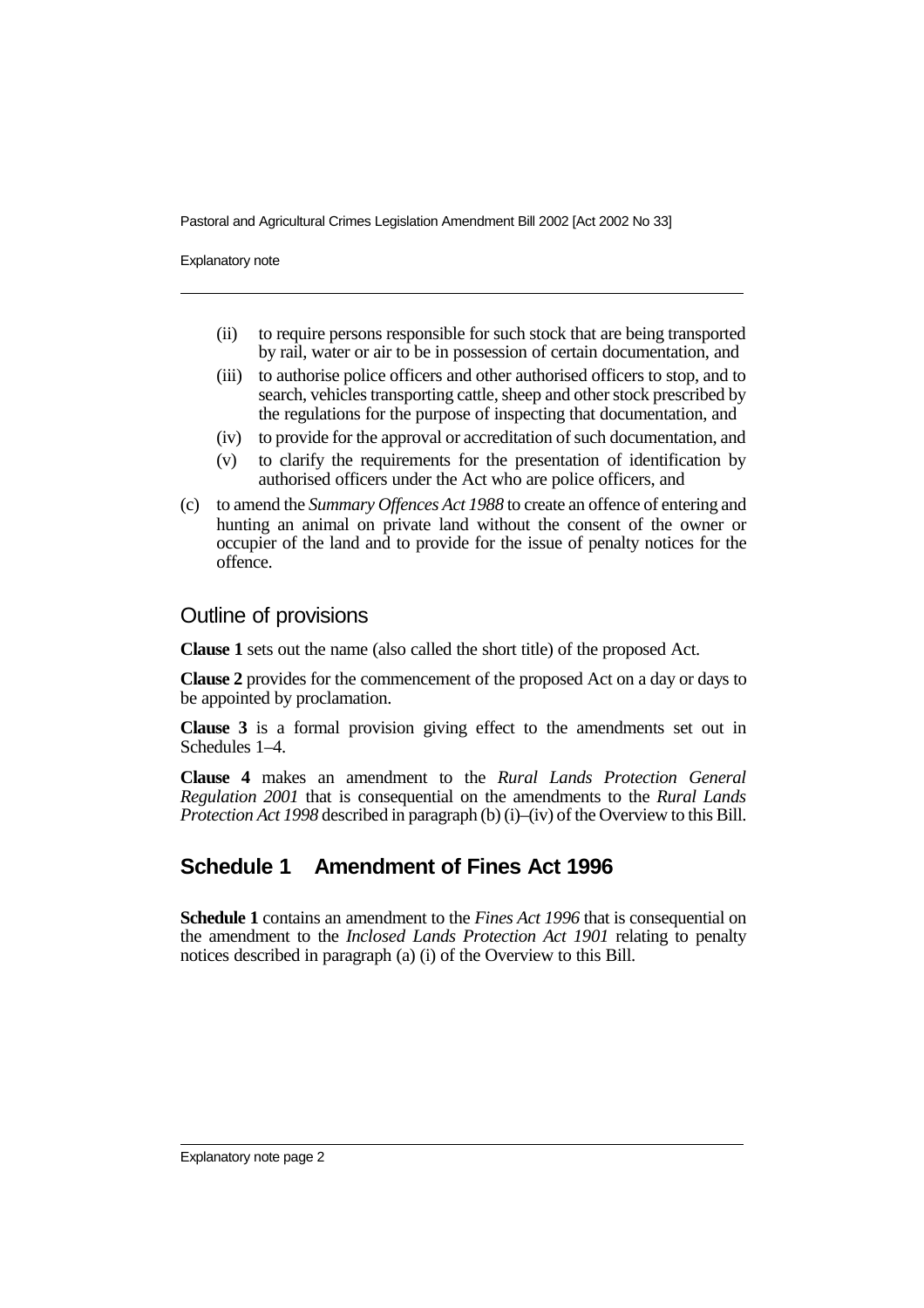Pastoral and Agricultural Crimes Legislation Amendment Bill 2002 [Act 2002 No 33]

Explanatory note

# **Schedule 2 Amendment of Inclosed Lands Protection Act 1901**

**Schedule 2** amends the *Inclosed Lands Protection Act 1901* as described in paragraph (a) (i) and (ii) of the Overview to this Bill. A consequential amendment is made to the *Fines Act 1996* by Schedule 1.

# **Schedule 3 Amendment of Rural Lands Protection Act 1998**

**Schedule 3** amends the *Rural Lands Protection Act 1998* as described in paragraph (b) of the Overview to this Bill.

**Schedule 3 [1]** inserts proposed Part 10A into the Act.

Part 10A (sections 140A–140J) makes it an offence for the person in charge of a vehicle on a road to transport stock in the vehicle unless the person is in possession of a transported stock statement in relation to the stock. It also makes it an offence to consign stock by rail, water or air without providing such a statement in relation to the stock to the consignee or person to be responsible for the stock during transportation and requires persons responsible for such stock to be in possession of certain documentation during the transportation. Offences are created relating to the retention of records of such statements. Powers to stop and search vehicles on roads are conferred on police officers and other authorised officers for the purposes of the proposed Part.

**Section 140A** contains definitions of terms and expressions used in the proposed Part. *Transported stock statement* is defined to mean a document that contains stock transportation particulars and is in a form approved by the Accreditation Committee or the Director-General of the Department of Agriculture under section 140I. *Stock* is defined as cattle, sheep and any other animal declared by the regulations to be stock.

**Section 140B** sets out the particulars required to be stated in a transported stock statement.

**Section 140C and 140D** create the offences described above relating to possession and provision of transported stock statements.

**Section 140E** creates offences relating to retention of records of transported stock statements.